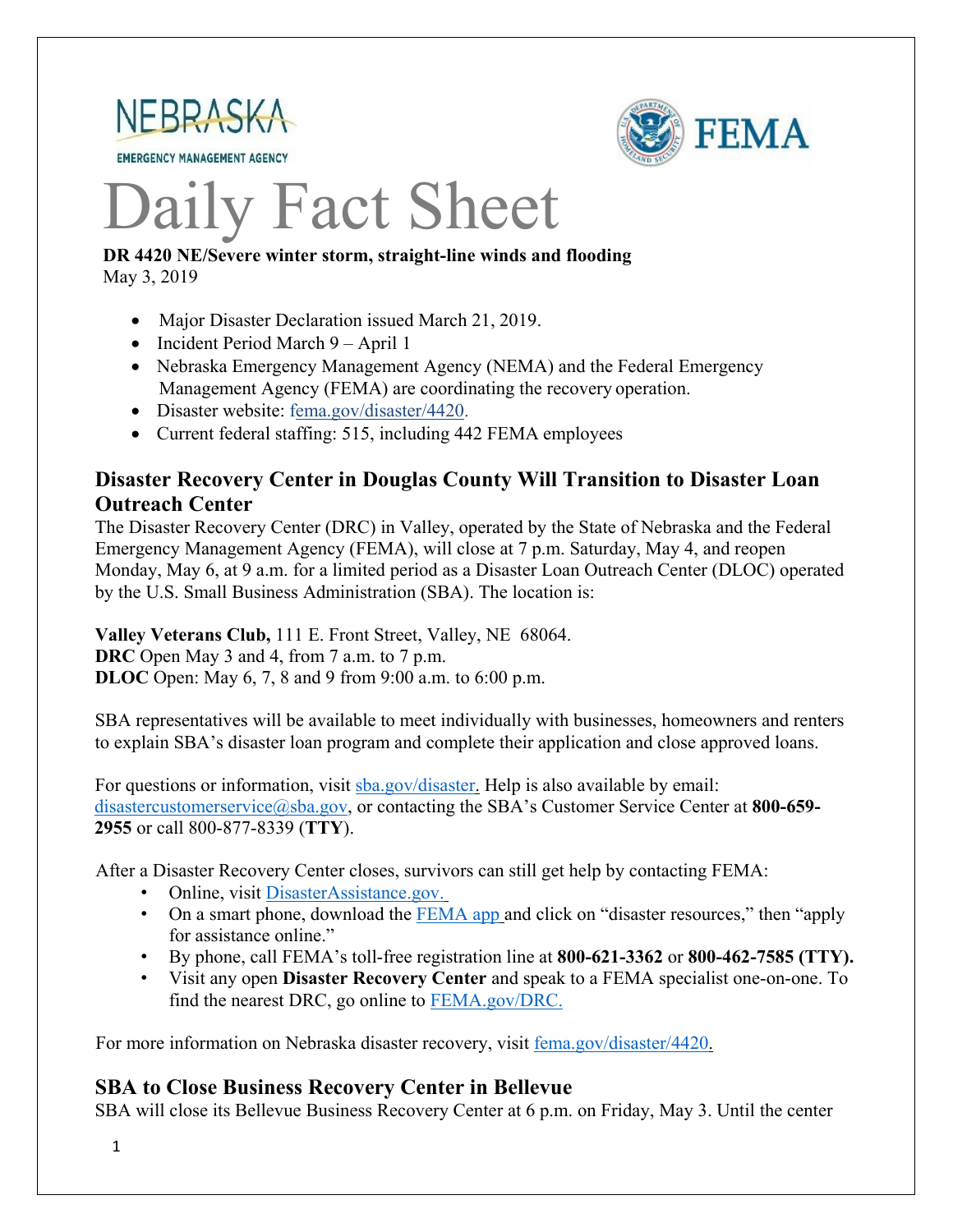closes, SBA representatives will continue to meet with business owners to answer their questions, help them apply for a disaster loan and close their approved loans. No appointment is necessary.

**Bellevue University, John Muller Administrative Services Building, 812 Bruin Blvd., Bellevue, NE 68005.** 

Open Friday, 9 a.m. - 6 p.m. Closes permanently Friday, May 3 at 6 p.m.

# **Check Permit Requirements Before Rebuilding**

It is important for Nebraskans to **check with local building authorities about local or state permits** that may be necessary before starting reconstruction. These may include building permits, floodplain development permits, permits for repair of septic systems, and others. To find out what state permits may be required, please visit the Nebraska Department of Natural Resources at [dnr.nebraska.gov/floodplain](https://dnr.nebraska.gov/floodplain) for a list of local floodplain management contacts.

# **Housing Resources for Disaster Survivors**

The State of Nebraska is leading a Housing Task Force in partnership with FEMA and other agencies to address housing shortages and unmet needs in Nebraska communities affected by flooding. A [fact sheet listing resources](https://edit.fema.gov/news-release/2019/04/19/fact-sheet-housing-resources-residents-nebraska-affected-march-storms-0) is posted on FEMA's disaster web page: [fema.gov/disaster/4420.](http://www.fema.gov/disaster/4420)

# **27 Counties and One Tribe Eligible for FEMA Individual Assistance** Homeowners

and renters in Antelope, Boone, Boyd, Buffalo, Burt, Butler, Cass, Colfax, Cuming, Custer, Dodge, Douglas, Hall, Howard, Knox, Madison, Nance, Nemaha, Pierce, Platte, Richardson, Saline, Sarpy, Saunders, Stanton, Thurston and Washington counties and the Santee Sioux Nation are eligible for Individual Assistance.

# **Individuals & Households Program (IHP)**

**As of May 2**

- **5,501** applicants in designated counties have applied for FEMA Individual Assistance.
- FEMA has approved **\$21,262,792**.
- This includes **\$18,937,399** for housing assistance and **\$2,325,393** for disaster-related other needs.
- **Deadline to register for Individual Assistance is May 20.**

# **Don't Wait; Register with FEMA Now**

If you experienced losses as a result of the March flooding, don't wait for a Disaster Recovery Center to open. Register with FEMA immediately and file any insurance claims. Disaster Recovery Centers are opening in the areas affected by the disaster, but this will take time. You can register with FEMA in several ways:

• Online, visit [DisasterAssistance.gov.](https://disasterassistance.gov/) On a smart phone, use the [FEMA app.](https://www.fema.gov/mobile-app) By phone, call **800-621-3362** or **800-462-7585 (TTY)** from 7 a.m. to 10 p.m. daily. Or visit a **Disaster Recovery Center** and speak to a FEMA specialist one-on-one. To find the nearest DRC, go online to [FEMA.gov/DRC.](http://www.fema.gov/DRC)

Applicants for disaster assistance will need Social Security number, address of the damaged primary residence, description of the damage, information about insurance coverage, a current contact telephone number, an address where they can receivemail and bank account and routing numbers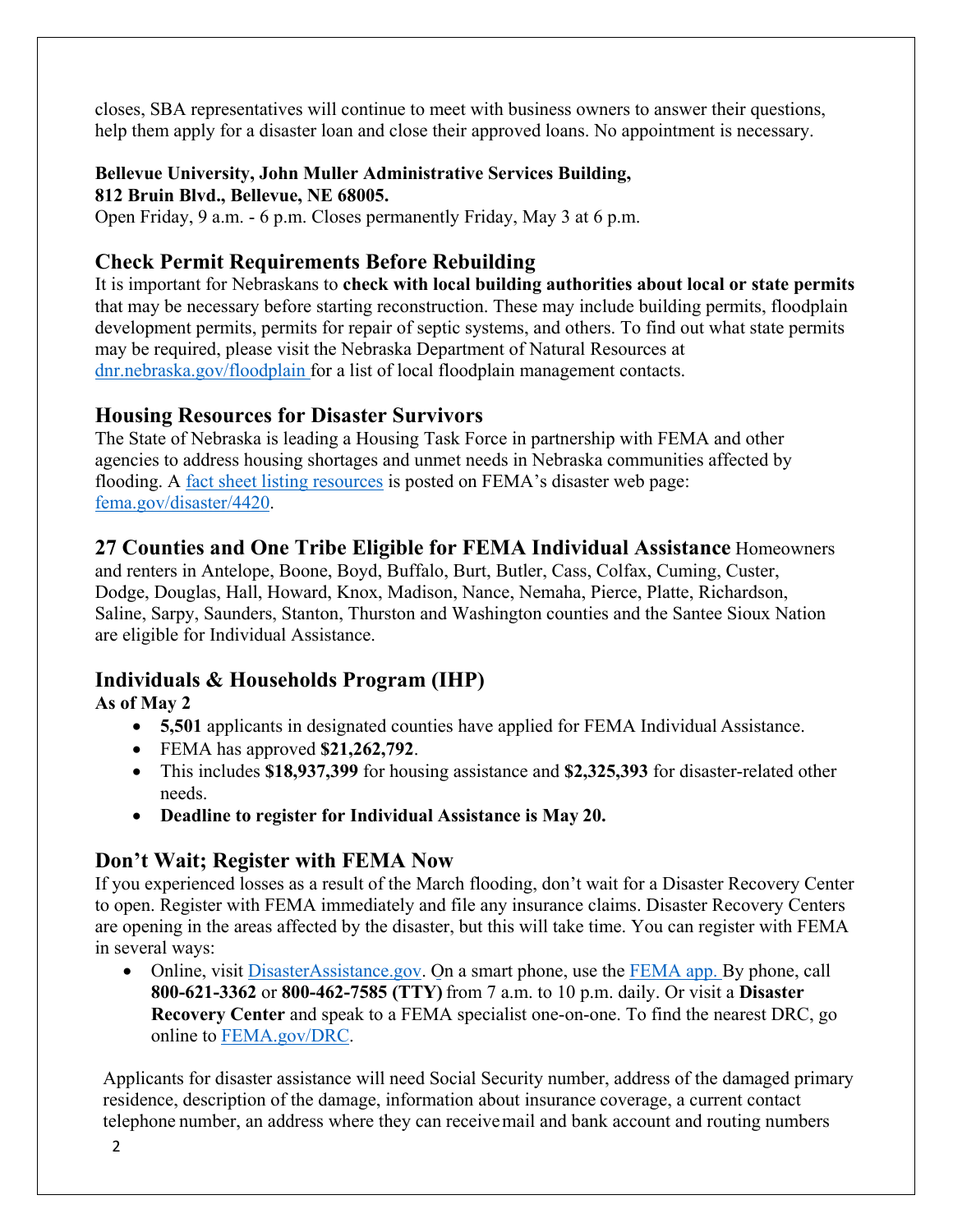for direct deposit of funds.

# **FEMA Hiring Nebraskans to Work on Disaster Recovery**

FEMA is hiring Nebraskans to help with recovery efforts. Anyone interested in temporary job opportunities should go to [www.USAJobs.gov.](http://www.usajobs.gov/) The website is updated as new postings occur. Type "FEMA Local Hire" in the search box and put "Nebraska" in the location box.

# **Understanding Your FEMA Letter**

If you applied for assistance from FEMA, you will receive a letter in the mail or via email that explains the status of your application and how to respond. It is important to read the letter carefully. Your letter will include the amount of any assistance FEMA may provide and information on the appropriate use of disaster assistance funds.

- **You may need to submit additional information** for FEMA to continue to process your application.
- If you have questions about the letter, you may go online to **DisasterAssistance.gov**; call the disaster assistance helpline at **800-621-3362** or **800-462-7585 (TTY)**; or visit a Disaster Recovery Center. To find center locations and hours, go online t[o](https://www.fema.gov/disaster-recovery-centers) [FEMA.gov/DRC](https://www.fema.gov/disaster-recovery-centers) or download the [FEMA mobile](https://www.fema.gov/mobile-app) app.
- If you disagree with FEMA's decision, or the amount of assistance, you may **submit an appeal letter** and any documents needed to support your claim, such as a contractor's estimate for home repairs.
	- o Appeal letters and supporting documents may be submitted to FEMA by fax or mail, in person at a Disaster Recovery Center, or online if you have a FEMA online account. To set up a FEMA online account, visit [DisasterAssistance.gov, c](http://www.disasterassistance.gov/)lick on "Check Status" and follow the directions.
	- o You must file your appeal in writing to FEMA. In a **signed and dated letter**, you must explain the reason(s) for your appeal. Include: your full name; disaster number; address of the pre-disaster primary residence; your current phone number and address; and your FEMA registration number on all documents.
	- o **By mail**: FEMA National Processing Service Center, P.O. Box 10055, Hyattsville, MD 20782-7055. **By fax:** 800-827-8112, Attention: FEMA.

# **Disaster Recovery Centers Assist Survivors**

Disaster Recovery Centers are operating, or are scheduled to begin operation, in areas affected by the winter storm and flooding. More centers continue to be announced. Recovery specialists from FEMA and the U.S. Small Business Administration (SBA) will provide information on available services, explain assistance programs and help survivors complete or check the status of their applications.

**Disaster Recovery Centers are closed on Sundays**. Disaster Recovery Center locations and hours are:

- **Boone County:** St. Edward Fire Hall, 1302 State Highway 39, St. Edward, NE 68660. Open May 3 and 4, from 9 a.m. to 6 p.m.
- **Boyd County**: Spencer Community Hall, 108 W. Main St., Spencer, NE 68777. Open Monday-Saturday 9 a.m. to 6 p.m.
- **Burt County:** Tekamah City Auditorium (Dining room), 1315 K. St., Tekamah, NE 68061 Open May 3 from 9 a.m. to 6 p.m.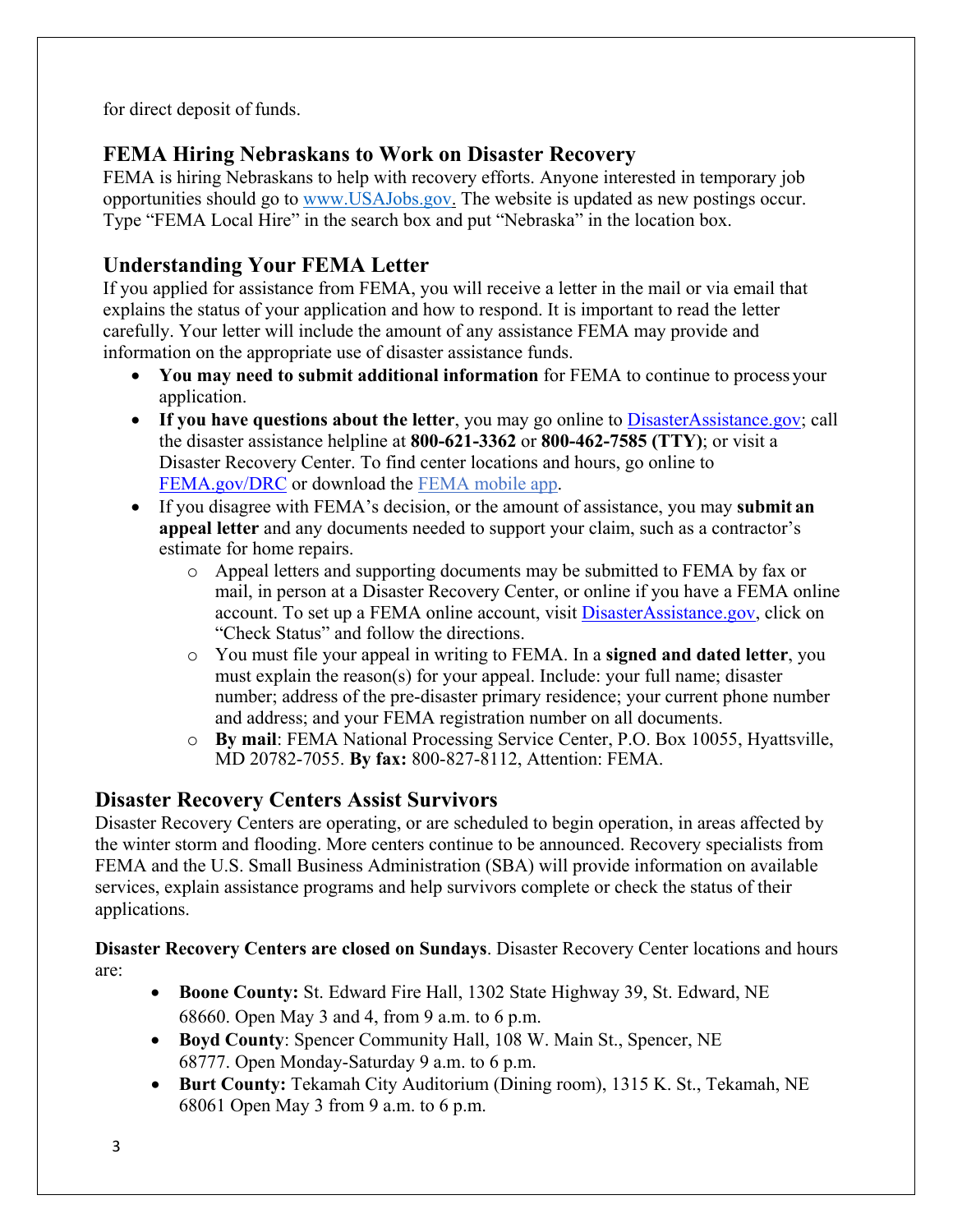- **Dodge County**: Fremont Learning Center, 130 E. 9th St., Fremont, NE 68025. Open Monday-Saturday 7 a.m. to 7 p.m.
- **Douglas County**: Valley Veterans Club, 111 E. Front St., Valley, NE 68064. Open Monday-Saturday 7 a.m. to 7 p.m. **Closing 7 p.m. May 4.**
- **Knox County:** Center Community Center 207 Main St., Center, NE 68724. Open May 3 from 9 a.m. to 6 p.m.
- **Nance County:** City Auditorium, 313 Willard Ave., Genoa, NE 68640 Open May 3 from 9 a.m. to 6 p.m.
- **Saline County:** Bethlehem Lutheran Church, 805 Hawthorne Ave., Crete, NE 68333 Open May 3, 4 and 6 from 9 a.m. to 6 p.m.
- **Sarpy County**: Twin Creek, 3802 Raynor Parkway, Suite 201, Bellevue, NE 68123. Open Monday-Saturday 7 a.m. to 7 p.m.

Survivors can visit any open center for help. To find the nearest DRC visit: [FEMA.gov/DRC,](http://www.fema.gov/DRC) or text **DRC** along with a ZIP code to 43362 or call the Disaster Assistance Helpline at **800-621-3362** or **800-462-7585 (TTY)**.

# **U.S. Small Business Administration (SBA) Update**

SBA has topped more than \$25.9 million in approved low-interest disaster loans as of May 2. For homeowners and renters, SBA has approved 444 loans for \$22,795,000; for businesses and private nonprofits, SBA has approved 21 loans for \$3,176,700. For information, businesses and residents can visit *[SBA.gov/disaster](http://www.sba.gov/disaster)*, call SBA's Customer Service Center at **800-659-2955,** or email *[disastercustomerservice@sba.gov.](mailto:disastercustomerservice@sba.gov)* TTY users may call **800-877-8339**.

SBA is operating a Disaster Loan Outreach Center in Cass County in the **Plattsmouth Community/Senior Center at 308 S 18th Street, Plattsmouth, NE 68048**. Hours are Monday-Friday 9 a.m. – 6 p.m.; SBA will continue to operate its Business Recovery Center **through COB Today, May 3** in Sarpy County at **Bellevue University, John Muller Administrative Services Building, 812 Bruin Blvd., Bellevue, NE 68005.** It is open from 9 a.m. - 6 p.m. No appointment necessary.

# **National Flood Insurance Program (NFIP)**

As of May 2, NFIP has received 1,027 flood insurance claims in Nebraska and issued \$4,684,595 in advance payments to policyholders. Total paid on all claims: \$22,644,655.

# **Debris Removal a Priority for Communities after Nebraska Flooding**

NEMA, the Nebraska Department of Environmental Quality (NDEQ) and FEMA are coordinating cleanup efforts in Nebraska. Debris needs to be separated into categories and placed at the curb. Debris should not block the roadway. For information, go online to the Nebraska Department of Environmental Quality at [deq.state.ne.us/.](http://www.deq.state.ne.us/)

# **Long-Term Recovery Help Grows for Nebraska Storm Survivors**

As the focus turns toward long-term recovery from the March severe winter storm, straight-line winds and flooding, survivors have many resources available from local, state and federal agencies and nonprofit organizations to assist with unmet needs.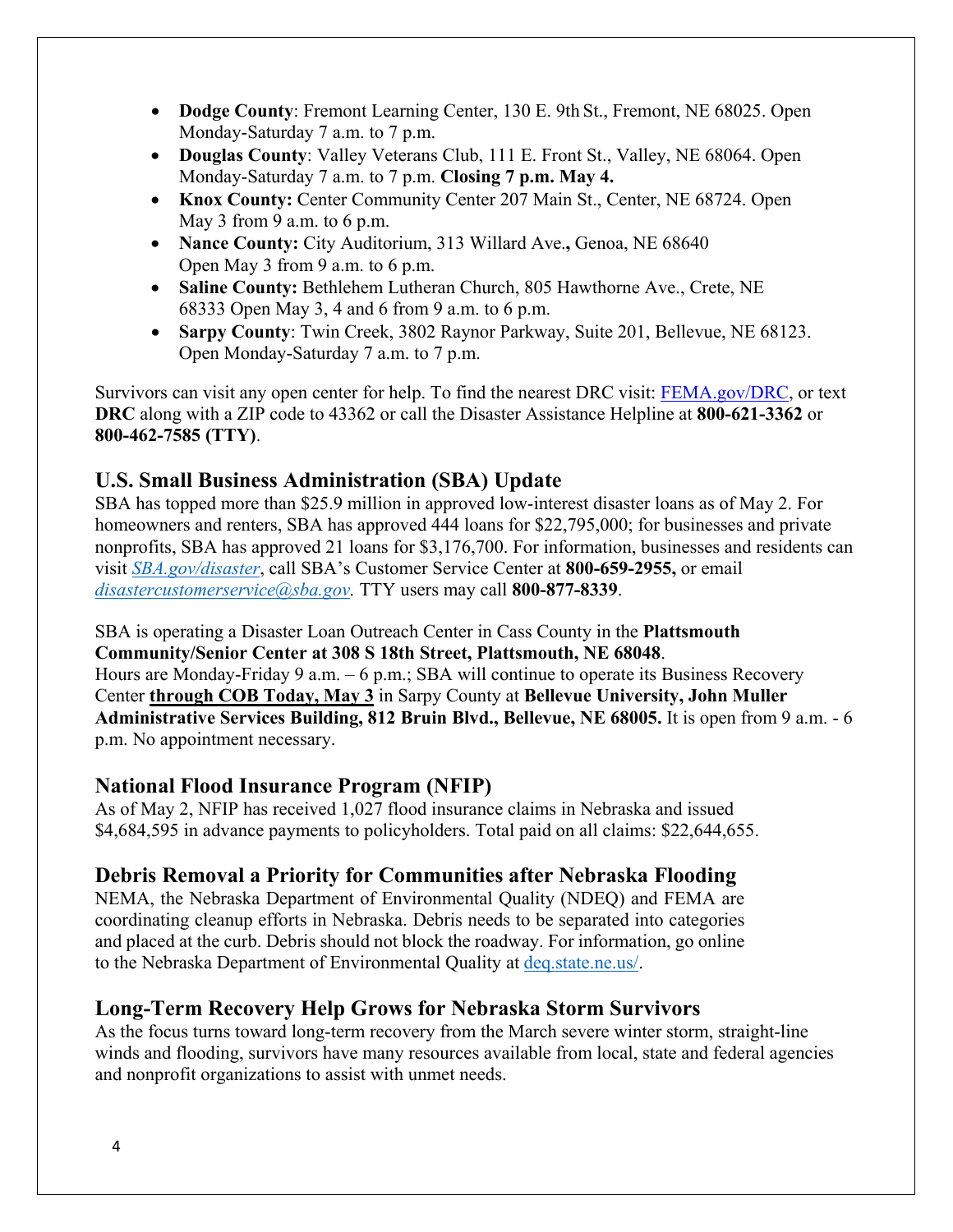Nebraska survivors with unmet needs may contact:

- For property clean up contact the **Crisis Clean Up Hotline: 833-556-2476**
- For all other needs of assistance call **Nebraska 211**.
- To volunteer to help, please contact **United Way of the Midlands. [Click](https://uwmidlands.galaxydigital.com/need/?s=1&need_init_id=1660) here** to view, sign up and make someone's day brighter! In state, call 2-1-1 for questions (press option 6). Or
- **Contact the Fremont Volunteer Reception Center.** Volunteer opportunities are available online at [http://signup.com/go/xynaaxZ.](http://signup.com/go/xynaaxZ?fbclid=IwAR1m90U2vgYS7ECdb6AHljMooZNkdAfb6i-7s_1hgOCf11d0oi-VMnJcMYY) The Volunteer Center is at Fremont Area United Way, 445 East 1st Street, Suite 1, Fremont. Open Monday to Saturday, 9 a.m. -5 p.m., or go online to [fremontnebraskavrc@gmail.com.](mailto:fremontnebraskavrc@gmail.com)

#### **Houses of Worship May Apply for FEMA Public Assistance Grants**

Houses of worship that sustained damage from the flooding in Nebraska may apply for grants from the Federal Emergency Management Agency (FEMA). The deadline to apply is May 20, 2019.

FEMA's Public Assistance (PA) Program provides grants to certain kinds of nonprofit organizations. Among these are faith-based organizations that provide essential social services to the public. Only organizations with state or IRS tax-exempt status may be considered. More information about eligible essential and critical service providers can be found on FEMA.gov by viewing the table on page 13 of FEMA's [Public Assistance](https://www.fema.gov/media-library-data/1525468328389-4a038bbef9081cd7dfe7538e7751aa9c/PAPPG_3.1_508_FINAL_5-4-2018.pdf)  [Program and Policy Guide.](https://www.fema.gov/media-library-data/1525468328389-4a038bbef9081cd7dfe7538e7751aa9c/PAPPG_3.1_508_FINAL_5-4-2018.pdf)

The Nebraska Emergency Management Agency (NEMA) is conducting briefings for applicants. Organizations can find the schedule of briefings and information on how to apply by going online to the NEMA website: [nema.nebraska.gov/.](https://nema.nebraska.gov/)

# **Nebraska Joint Information Center**

The Nebraska Emergency Management Agency was awarded a grant for more than \$400,000 from the Federal Emergency Management Agency to make disaster-related crisis counseling services available. The crisis counseling program funds outreach workers who will be available to support emotional and psychological recoveries of Nebraskans impacted by the floods

Survivors who live in Butler, Cass, Colfax, Dodge, Douglas, Nemaha, Sarpy, Saunders, and Washington counties may call the Rural Response Hotline at 1-800-464-0258**.** Callers can get tips on how to handle disaster-related distress, along with referrals to local treatment centers, support groups and community-based organizations. **For more information see [nema.nebraska.gov.](file://fema.net/R7/DR/DR-4420-NE/EA/Planning%20and%20Products/Writers/Dale%20Bonza/DFS/nema.nebraska.gov)**

# **NFIP Increased Cost of Compliance Can Help with Rebuilding in Nebraska**

If you have a policy with the National Flood Insurance Program (NFIP) and your home was damaged extensively by March storms, you may qualify for additional coverage under your policy, under the provisions of Increased Cost of Compliance (ICC). ICC funds can help defray the costs of elevating, floodproofing, demolishing or relocating a residential structure. For more information on general flood insurance questions, contact your local floodplain administrator, NFIP at **800-427-4661**, or your insurance agent.

# **Disaster Unemployment Assistance Available**

Information about DUA can be found at [dol.nebraska.gov/UIBenefits/Programs/DUA.](https://dol.nebraska.gov/UIBenefits/Programs/DUA)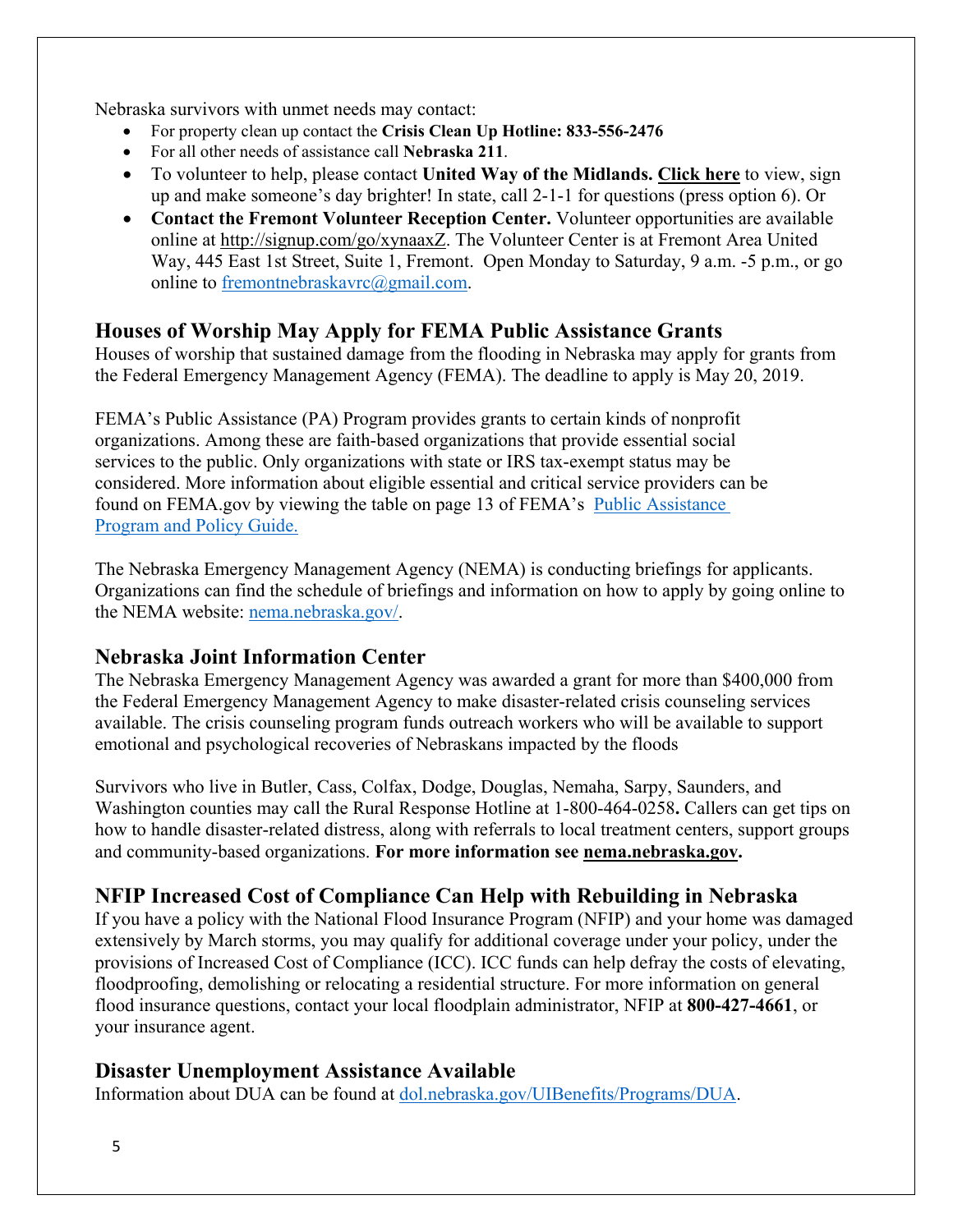# **Assistance for Landowners, Farmers, Ranchers and Producers**

The USDA says higher limits now are available for borrowers interested in USDA's farm loans. For more information, visit [USDA Farm Service Agency.](https://www.fsa.usda.gov/)

# **USDA Natural Resource Conservation Service**

- To help manage cropland damaged by Nebraska's severe spring weather, the USDA's Natural Resources Conservation Service (NRCS) is providing **funds to plant cover crops.**
- Producers are encouraged to apply at their local USDA Service Center by May 17, 2019. After that deadline, there is a second opportunity to apply, ending June 21, 2019.
- This funding is available statewide to assist recovery work on cropland acres directly impacted by the severe weather in March. The highest priority cropland includes **land that is unable to be planted with a cash crop and/or harvested in 2019.**

# **Tax Relief for Nebraska Survivors**

Individuals may qualify for federal tax relief [following a disaster.](https://www.irs.gov/newsroom/irs-announces-tax-relief-for-nebraska-victims-of-severe-winter-storm-straight-line-winds-and-flooding)

# **HUD Assistance for Nebraska Survivors**

The U.S. Department of Housing and Urban Development (HUD) is providing support to homeowners and low-income renters. Find information at [hud.gov.](https://www.hud.gov/)

# **FEMA Public Assistance Program**

FEMA's Public Assistance grant program provides federal assistance to state and local governments and certain types of private nonprofit organizations following a presidential disaster declaration.

Through the program, FEMA can reimburse eligible costs for debris removal, life-saving emergency protective measures and the repair, replacement or restoration of disaster-damaged publicly owned facilities and the facilities of certain private nonprofit organizations. The Public Assistance program also encourages protection of these damaged facilities from future events by providing assistance for hazard mitigation measures during the recovery process.

Counties eligible for Categories A-B (emergency protective measures, debris removal):

- Adams, Antelope, Banner, Blaine, Boone, Box Butte, Boyd, Brown, Buffalo, Burt, Butler, Cass, Cedar, Cherry, Cheyenne, Colfax, Cuming, Custer, Dakota, Dawes, Deuel, Dixon, Dodge, Douglas, Franklin, Fillmore, Frontier, Furnas, Gage, Garden, Garfield, Gosper, Greeley, Hall, Harlan, Holt, Howard, Jefferson, Johnson, Keya Paha, Kimball, Knox, Lancaster, Lincoln, Logan, Loup, Madison, Merrick, Morrill, Nance, Nemaha, Nuckolls, Otoe, Pawnee, Phelps, Pierce, Platte, Richardson, Rock, Saline, Sarpy, Saunders, Scotts Bluff, Seward, Sheridan, Sherman, Sioux, Stanton, Thayer, Thurston, Valley, Washington, Wayne, Webster, Wheeler, York.
- Tribes: Omaha Indian Reservation, Ponca (TDSA), Sac and Fox Indian Reservation, Santee Indian Reservation, and Winnebago Indian Reservation.

Counties eligible for Categories C-G (permanent work):

• Adams, Antelope, Banner, Blaine, Boone, Box Butte, Boyd, Buffalo, Brown, Burt, Butler, Cass, Cedar, Cheyenne, Colfax, Cuming, Custer, Dakota, Dawes, Deuel, Dixon, Dodge, Douglas, Franklin, Fillmore, Frontier, Furnas, Gage, Garden, Garfield, Gosper, Greeley, Hall, Harlan, Holt, Howard, Jefferson, Johnson, Keya Paha, Kimball, Knox, Lancaster, Lincoln,